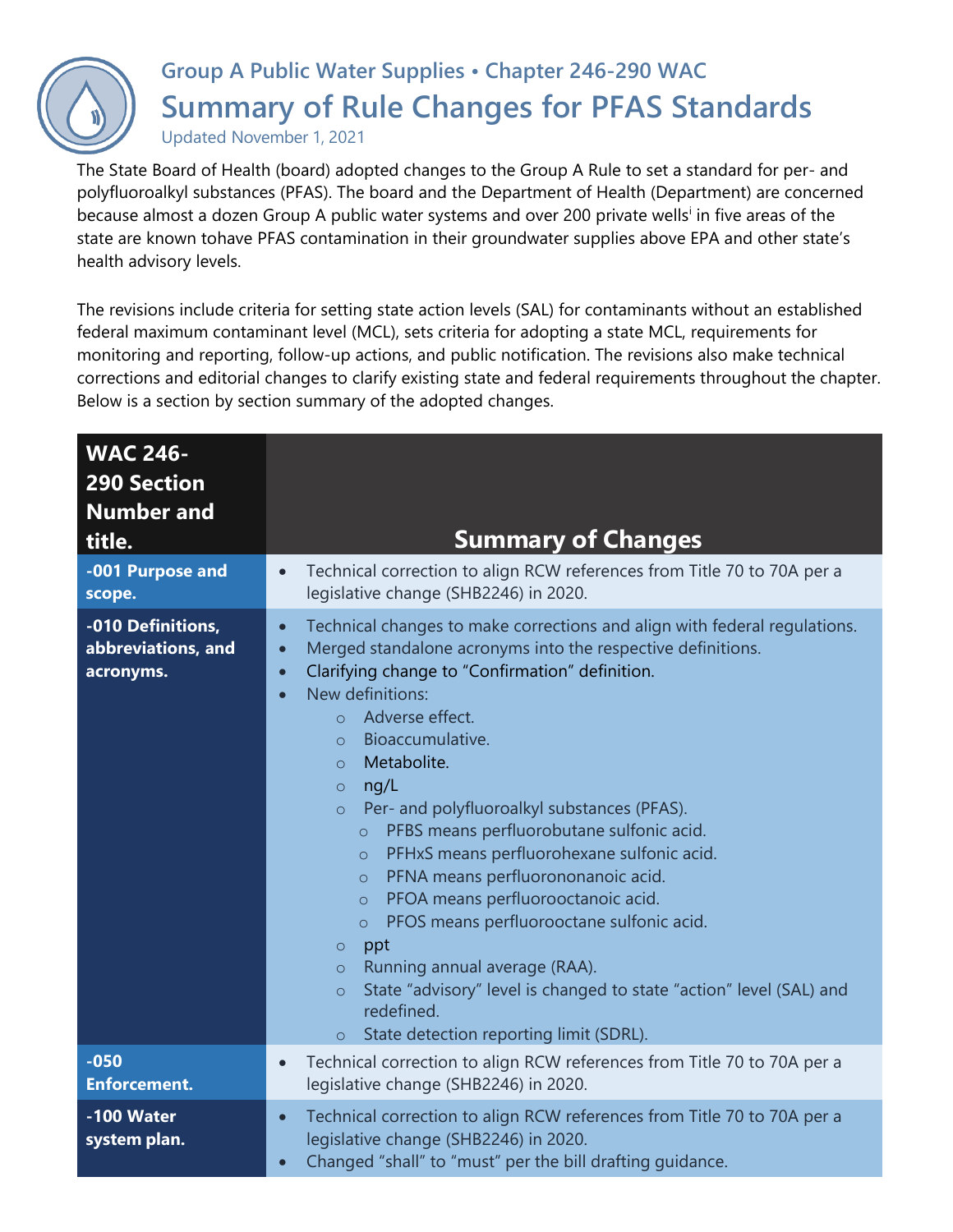| <b>WAC 246-</b><br><b>290 Section</b><br><b>Number and</b><br>title.                        | <b>Summary of Changes</b>                                                                                                                                                                                                                                                                                                                                                                                                                                                                                                                                                                                                                                                                                                                                                                                                                                                                                                                                                                                                                                                                                                                                                                                                                                                                                                                                                                                                                                                                                                                                                                                                                                                                                                                                                                                                                                               |
|---------------------------------------------------------------------------------------------|-------------------------------------------------------------------------------------------------------------------------------------------------------------------------------------------------------------------------------------------------------------------------------------------------------------------------------------------------------------------------------------------------------------------------------------------------------------------------------------------------------------------------------------------------------------------------------------------------------------------------------------------------------------------------------------------------------------------------------------------------------------------------------------------------------------------------------------------------------------------------------------------------------------------------------------------------------------------------------------------------------------------------------------------------------------------------------------------------------------------------------------------------------------------------------------------------------------------------------------------------------------------------------------------------------------------------------------------------------------------------------------------------------------------------------------------------------------------------------------------------------------------------------------------------------------------------------------------------------------------------------------------------------------------------------------------------------------------------------------------------------------------------------------------------------------------------------------------------------------------------|
| -107 Place of use<br>expansion.                                                             | Technical correction to align RCW references from Title 70 to 70A per a<br>$\bullet$<br>legislative change (SHB2246) in 2020.                                                                                                                                                                                                                                                                                                                                                                                                                                                                                                                                                                                                                                                                                                                                                                                                                                                                                                                                                                                                                                                                                                                                                                                                                                                                                                                                                                                                                                                                                                                                                                                                                                                                                                                                           |
| -130 Source<br>approval.                                                                    | Add five PFAS contaminants (PFOA, PFOS, PFHxS, PFNA, and PFBS) to the<br>$\bullet$<br>list of contaminants for which a Group A water system must provide<br>sampling results to the department prior to source approval.<br>Clarify that bacterial results must be satisfactory.<br>$\bullet$                                                                                                                                                                                                                                                                                                                                                                                                                                                                                                                                                                                                                                                                                                                                                                                                                                                                                                                                                                                                                                                                                                                                                                                                                                                                                                                                                                                                                                                                                                                                                                           |
| $-300$<br><b>Monitoring</b><br>requirements.                                                | Establishes an initial PFAS sample requirement for every active, permanent,<br>$\bullet$<br>or seasonal source to be collected from the entry point to distribution-no<br>later than December 31, 2025—and then once every three years thereafter.<br>Allows public water systems to sample prior to January 1, 2021 and meet<br>$\bullet$<br>initial monitoring requirements if sample meets the rule requirements.<br>Directs systems with PFAS detections to WAC 246-290-320 for increased<br>$\bullet$<br>monitoring following confirmed detections.<br>States that TNC systems that are near known or suspected PFAS<br>$\bullet$<br>contamination must collect PFAS samples for analysis as directed by the<br>department.<br>o If PFAS is detected in the sample, TNC systems must also comply with<br>the follow-up requirements in WAC 246-290-320(8).<br>Outlines the criteria considered when determining initial monitoring<br>$\bullet$<br>schedules—source susceptibility, vulnerability to PFAS contamination, and<br>populations served.<br>Sets requirements for confirmation samples when initial results detect<br>$\bullet$<br>PFAS and explains how the confirmation samples will be used.<br>Clarifies that sample analysis is performed using EPA-approved<br>methods or other department-approved methods.<br>For systems that sample for PFAS under UCMR 5 and meet certain<br>criteria, the department shall accept the data to satisfy initial monitoring<br>requirements.<br>Adds that the department may grant waivers for SAL monitoring<br>$\bullet$<br>requirements.<br>Removes several outdated monitoring requirements to align with federal<br>$\bullet$<br>regulations.<br>Changed "shall" to "must" per the bill drafting quidance.<br>$\bullet$<br>Several minor technical and editorial changes to improve clarity.<br>$\bullet$ |
| -310 Maximum<br>contaminant levels<br>(MCL) and<br>maximum residual<br>disinfectant levels. | Replaces "state advisory levels" with the "state action level" (SAL) in the<br>$\bullet$<br>new section, WAC 246-290-315.<br>Makes several technical corrections or clarifications, including removing<br>$\bullet$<br>the federally remanded MCL for nickel.                                                                                                                                                                                                                                                                                                                                                                                                                                                                                                                                                                                                                                                                                                                                                                                                                                                                                                                                                                                                                                                                                                                                                                                                                                                                                                                                                                                                                                                                                                                                                                                                           |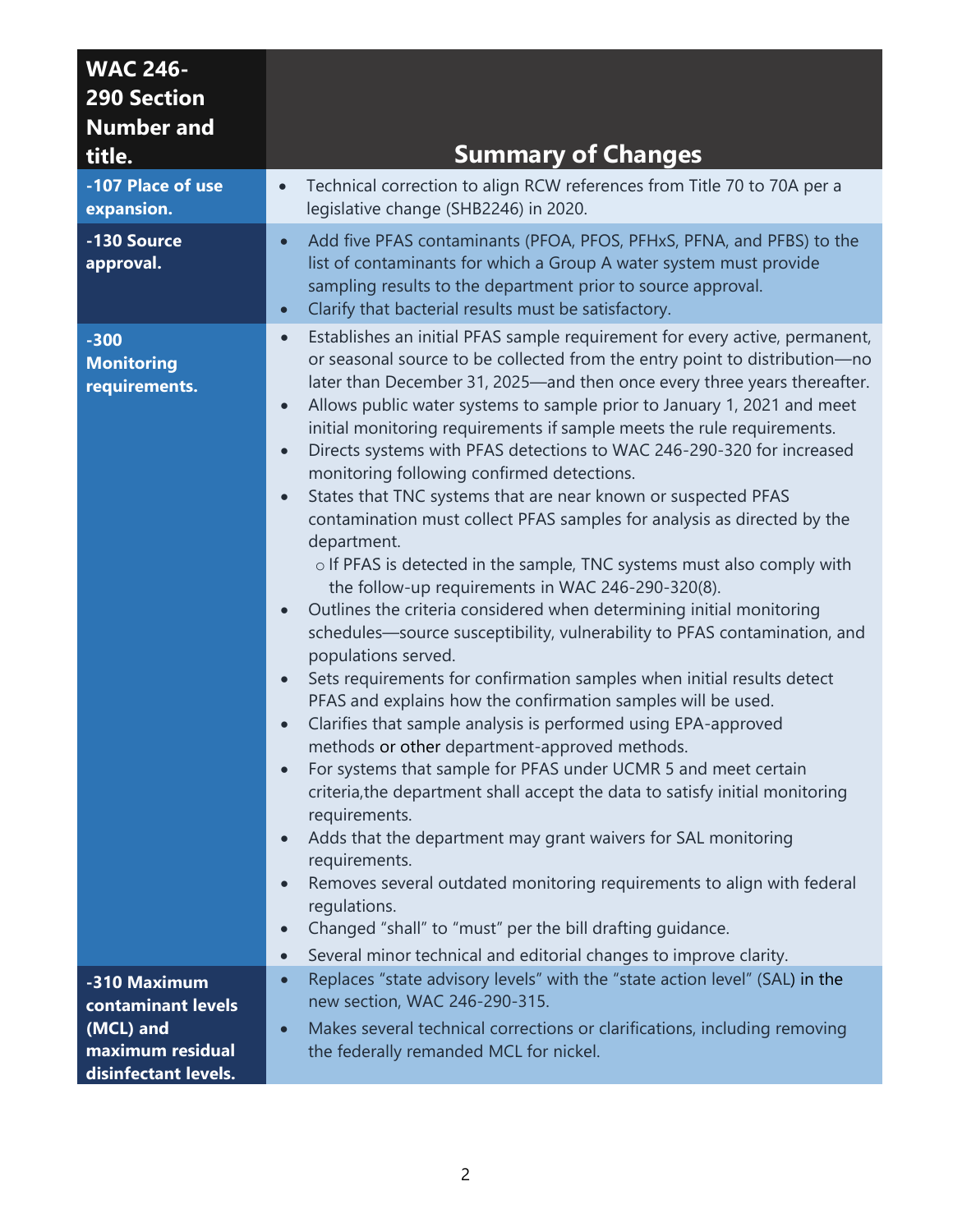| <b>WAC 246-</b><br><b>290 Section</b><br><b>Number and</b><br>title.                                | <b>Summary of Changes</b>                                                                                                                                                                                                                                                                                                                                                                                                                                                                                                                                                                                                                                                                                                                                 |
|-----------------------------------------------------------------------------------------------------|-----------------------------------------------------------------------------------------------------------------------------------------------------------------------------------------------------------------------------------------------------------------------------------------------------------------------------------------------------------------------------------------------------------------------------------------------------------------------------------------------------------------------------------------------------------------------------------------------------------------------------------------------------------------------------------------------------------------------------------------------------------|
| -315 State action<br>levels (SALs) and<br>statemaximum<br>contaminant levels<br>(MCLs) New Section. | Added SALs for five PFAS, PFOA, PFOS, PFNA, PFHxS, PFBS.<br>$\bullet$<br>Establishes that exceedances of the PFAS SALs are based on a confirmed<br>detection.<br>Sets confirmation sample deadlines for contaminants with a SAL.<br>$\bullet$<br>Establishes processes for setting SALs and state MCLs, including adding<br>$\bullet$<br>the criteria for determining if a federally unregulated contaminant should<br>have a SAL or state MCL.<br>Clarifies that if a federal MCL is adopted for a contaminant that has a SAL,<br>$\bullet$<br>the federal MCL will supersede the SAL (or a less stringent state MCL) and<br>the associated requirements, including monitoring and public notice-<br>unless the board adopts a more stringent state MCL. |
| -320 Follow up<br>action                                                                            | Establishes actions a Group A water system must take if there is an<br>$\bullet$<br>exceedance of a contaminant's SAL.<br>Requires additional monitoring and public notification if a water system<br>$\bullet$<br>exceeds a SAL. For example, Group A water systems must:<br>Notify the department, notify consumers, and owners and<br>$\circ$<br>operators of any consecutive systems.<br>Investigate the cause of the contamination, within the<br>$\circ$<br>purveyor's control.<br>Take action, as directed by the department.<br>$\circ$<br>Technical changes to make corrections and align with federal regulations.<br>$\bullet$<br>Editorial changes to improve clarity.<br>$\bullet$                                                           |
| -415 Operations and<br>maintenance.                                                                 | Technical correction to align RCW references from Title 70 to 70A per a<br>$\bullet$<br>legislative change (SHB2246) in 2020.<br>Several editorial changes to clarify requirements.<br>Technical correction to remove outdated WAC references.<br>$\bullet$                                                                                                                                                                                                                                                                                                                                                                                                                                                                                               |
| -453 Corrective<br>action under the<br>GWR.                                                         | Technical correction to remove outdated WAC references.<br>$\bullet$                                                                                                                                                                                                                                                                                                                                                                                                                                                                                                                                                                                                                                                                                      |
| -455 Operationof<br>chemical<br>contaminant<br>treatment facilities                                 | Adds a quarterly monitoring requirement for finished drinking water when<br>$\bullet$<br>treating to remove a contaminant or when blending water to reduce a<br>contaminant with a SAL.                                                                                                                                                                                                                                                                                                                                                                                                                                                                                                                                                                   |
| $-480$<br><b>Recordkeeping and</b><br>reporting.                                                    | Adds recordkeeping and reporting requirements for PFAS contaminants<br>$\bullet$<br>consistent with the recordkeeping and reporting for which monitoring is<br>required.<br>Changed "shall" to "must" per the bill drafting guidance.<br>$\bullet$                                                                                                                                                                                                                                                                                                                                                                                                                                                                                                        |
| -490 Cross-<br>connectioncontrol.                                                                   | Corrects table numbers to align with changes to other sections.<br>$\bullet$<br>Several editorial changes to clarify requirements.<br>$\bullet$                                                                                                                                                                                                                                                                                                                                                                                                                                                                                                                                                                                                           |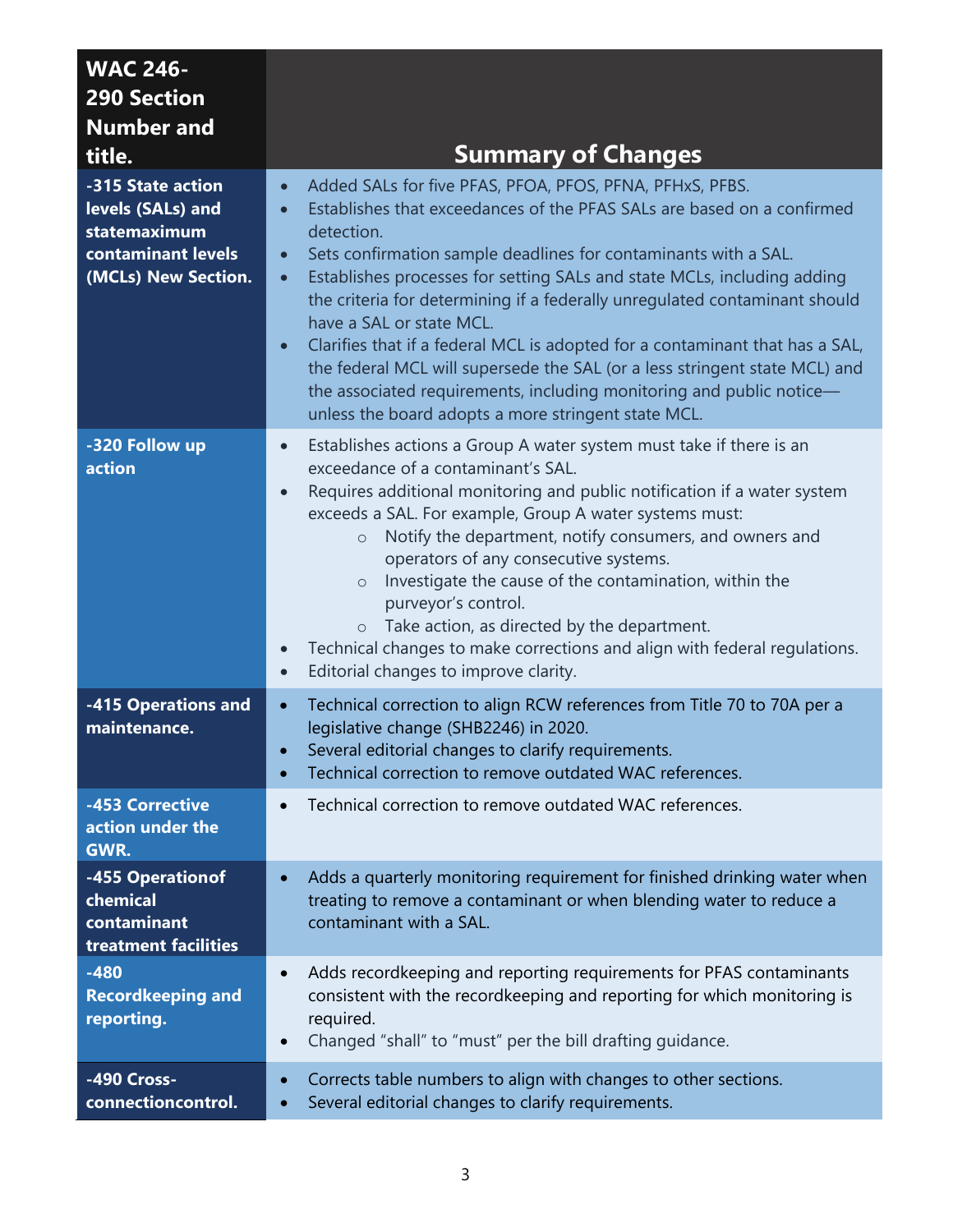| <b>WAC 246-</b><br><b>290 Section</b><br><b>Number and</b><br>title.                                                                                                    | <b>Summary of Changes</b>                                                                                                                                                                                                                                                                                                                                                                                |
|-------------------------------------------------------------------------------------------------------------------------------------------------------------------------|----------------------------------------------------------------------------------------------------------------------------------------------------------------------------------------------------------------------------------------------------------------------------------------------------------------------------------------------------------------------------------------------------------|
| -630 General<br>requirements.                                                                                                                                           | Technical correction to align RCW references from Title 70 to 70A per a<br>$\bullet$<br>legislative change (SHB2246) in 2020.<br>Several editorial changes to clarify requirements.<br>$\bullet$                                                                                                                                                                                                         |
| -638 Analytical<br>requirements.                                                                                                                                        | Technical changes to align with federal requirements.<br>$\bullet$                                                                                                                                                                                                                                                                                                                                       |
| -654 Treatment<br>criteria for filtered<br>systems.                                                                                                                     | Corrects table numbers to align with changes in other sections.<br>$\bullet$                                                                                                                                                                                                                                                                                                                             |
| -660 Filtration.                                                                                                                                                        | Corrects table numbers to align with changes to other sections.<br>$\bullet$                                                                                                                                                                                                                                                                                                                             |
| -686 Compliance<br>requirements for<br>unfiltered systems.                                                                                                              | Corrects table numbers to align with changes to other sections.                                                                                                                                                                                                                                                                                                                                          |
| -71002 Public notice<br>content.                                                                                                                                        | Added a reference to 40 C.F.R 141.40 to align with WAC 246-290-71005,<br>$\bullet$<br>Special public notification requirements.                                                                                                                                                                                                                                                                          |
| -71004 Public<br>notification<br>mandatory<br>language.                                                                                                                 | Added a reference to 40 C.F.R. 141.40 to align with WAC 2460-290-<br>$\bullet$<br>71005.                                                                                                                                                                                                                                                                                                                 |
| $-71006$<br><b>Consumer</b><br>information New<br>section title:<br><b>Public notice for</b><br>contaminants<br>with a SAL and<br>other<br>unregulated<br>contaminants. | Revised public notice requirements to align with changes in WAC 246-<br>$\bullet$<br>390-315 based on the Tier designation under Table 9.<br>Added public notice must conform to the requirements in WAC 246-290-<br>$\bullet$<br>71001 through -71004 on the Tier designation under table 17.<br>Added public notice time frames for Tier 1 and Tier 2 designation of a SAL<br>$\bullet$<br>exceedance. |
| -72001 Purpose<br>and applicability of<br>the consumer<br>confidence report<br>requirements.                                                                            | Revised the term "detected" to align with the state detection reporting<br>$\bullet$<br>limits under chapter 246-390 WAC.                                                                                                                                                                                                                                                                                |
| -72004 Report<br>contents-<br><b>Definitions.</b>                                                                                                                       | Adds definitions to be used for reporting content for SAL detections in<br>$\bullet$<br>the annual Consumer Confidence Report (CCR).                                                                                                                                                                                                                                                                     |
| -72005 Report<br>contents -<br><b>Information on</b><br>detected<br>contaminants.                                                                                       | Adds CCR content requirements for detected contaminants.<br>$\bullet$<br>Removes references to federal requirements no longer used.<br>$\bullet$                                                                                                                                                                                                                                                         |